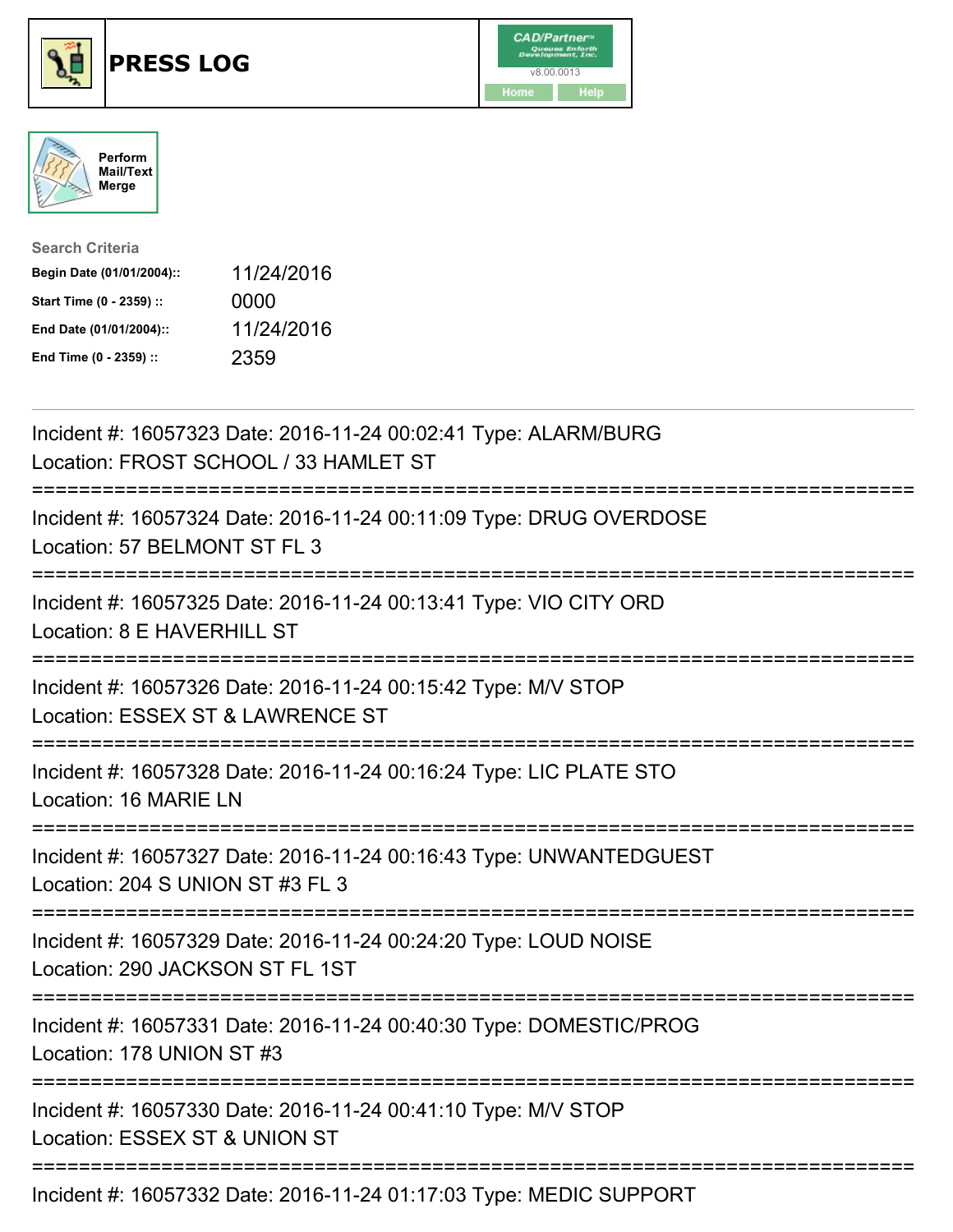Location: 203 CRAWFORD ST FL 3 =========================================================================== Incident #: 16057333 Date: 2016-11-24 01:37:23 Type: M/V STOP Location: SALEM ST & NEWTON ST =========================================================================== Incident #: 16057334 Date: 2016-11-24 01:38:14 Type: M/V STOP Location: BROADWAY & HAVERHILL ST =========================================================================== Incident #: 16057335 Date: 2016-11-24 01:42:37 Type: TRESPASSING Location: TRAIN STATION / 211 MERRIMACK ST =========================================================================== Incident #: 16057336 Date: 2016-11-24 01:44:00 Type: M/V STOP Location: BROADWAY & GREEN ST =========================================================================== Incident #: 16057338 Date: 2016-11-24 01:46:25 Type: M/V STOP Location: 169 HOWARD ST =========================================================================== Incident #: 16057337 Date: 2016-11-24 01:47:17 Type: BUILDING CHK Location: 7 CYPRESS AV =========================================================================== Incident #: 16057339 Date: 2016-11-24 01:51:48 Type: NOISE ORD Location: 2 NIGHTINGALE CT =========================================================================== Incident #: 16057340 Date: 2016-11-24 01:52:56 Type: FIGHT Location: SAM'S FOOD STORE / 389 BROADWAY =========================================================================== Incident #: 16057341 Date: 2016-11-24 02:10:47 Type: BUILDING CHK Location: 64 AMHERST ST =========================================================================== Incident #: 16057342 Date: 2016-11-24 02:12:08 Type: M/V STOP Location: PARK ST & WILLOW ST =========================================================================== Incident #: 16057343 Date: 2016-11-24 02:12:11 Type: M/V STOP Location: TENNEY ST & WHITMAN ST =========================================================================== Incident #: 16057344 Date: 2016-11-24 02:15:16 Type: M/V STOP Location: PARKER ST & SALEM ST =========================================================================== Incident #: 16057345 Date: 2016-11-24 02:18:01 Type: M/V STOP Location: F HAVERHILL ST & HIGH ST =========================================================================== Incident #: 16057346 Date: 2016-11-24 02:19:51 Type: NOISE ORD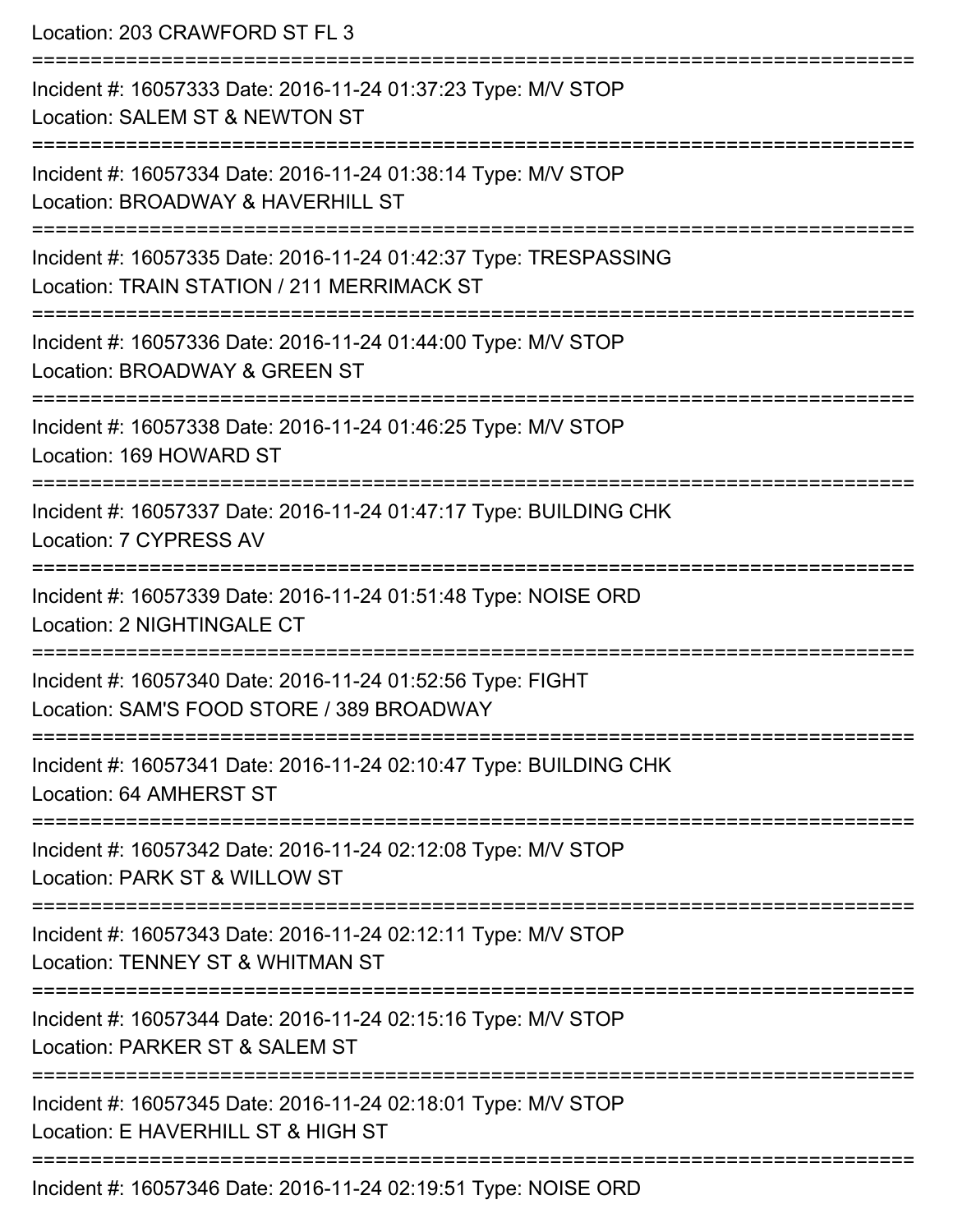| Incident #: 16057347 Date: 2016-11-24 02:24:52 Type: AUTO ACC/NO PI<br>Location: 22 LAWRENCE ST                |
|----------------------------------------------------------------------------------------------------------------|
| Incident #: 16057348 Date: 2016-11-24 02:44:01 Type: NOISE ORD<br>Location: 2 FLORENCE CT                      |
| Incident #: 16057349 Date: 2016-11-24 02:46:33 Type: TRESPASSING<br>Location: TRAIN / 211 MERRIMACK ST         |
| Incident #: 16057350 Date: 2016-11-24 02:56:14 Type: M/V STOP<br>Location: ACTON ST & WEST ST                  |
| Incident #: 16057351 Date: 2016-11-24 03:03:04 Type: BUILDING CHK<br><b>Location: 75 MANCHESTER ST</b>         |
| Incident #: 16057352 Date: 2016-11-24 03:04:21 Type: M/V STOP<br>Location: ESSEX ST & HAMPSHIRE ST             |
| Incident #: 16057353 Date: 2016-11-24 03:07:38 Type: DISORDERLY<br>Location: 221 OSGOOD ST                     |
| Incident #: 16057354 Date: 2016-11-24 03:09:56 Type: NOISE ORD<br>Location: 199 NEWBURY ST                     |
| Incident #: 16057355 Date: 2016-11-24 03:10:54 Type: BUILDING CHK<br>Location: ARCHER AUTO CO / ARCHER ST      |
| Incident #: 16057356 Date: 2016-11-24 03:16:20 Type: NOISE ORD<br><b>Location: LINCOLN CT</b>                  |
| Incident #: 16057357 Date: 2016-11-24 03:18:56 Type: BUILDING CHK<br>Location: R&R AUTO REPAIR / 35 MARSTON ST |
| Incident #: 16057358 Date: 2016-11-24 03:22:25 Type: BUILDING CHK<br>Location: 64 AMHERST ST                   |
| Incident #: 16057359 Date: 2016-11-24 03:28:01 Type: BUILDING CHK<br>Location: VIP AUTO PARTS / 90 WINTHROP AV |
| Incident #: 16057360 Date: 2016-11-24 03:32:11 Type: M/V STOP                                                  |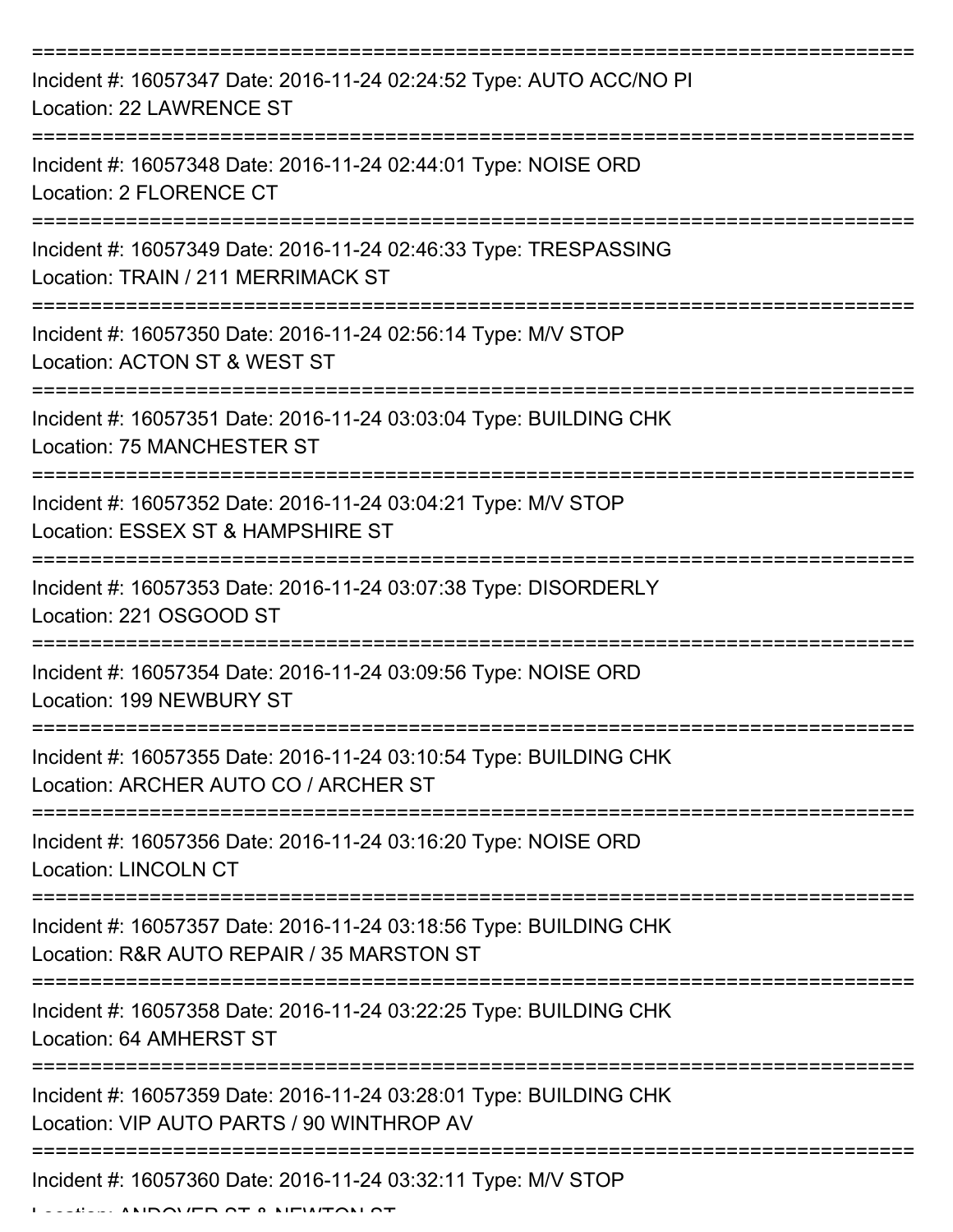| Incident #: 16057361 Date: 2016-11-24 03:33:01 Type: M/V STOP<br>Location: WINTHROP AV                                         |
|--------------------------------------------------------------------------------------------------------------------------------|
| Incident #: 16057362 Date: 2016-11-24 03:33:08 Type: BUILDING CHK<br>Location: HESS / 500 S UNION ST                           |
| Incident #: 16057363 Date: 2016-11-24 03:43:47 Type: SPECIAL CHECK<br>Location: 7 CYPRESS AV                                   |
| Incident #: 16057364 Date: 2016-11-24 03:43:59 Type: M/V STOP<br>Location: MONROE MUFFLER / 99 WINTHROPE AVE                   |
| Incident #: 16057365 Date: 2016-11-24 03:50:42 Type: M/V STOP<br>Location: 4 INMAN ST                                          |
| Incident #: 16057366 Date: 2016-11-24 04:17:18 Type: BUILDING CHK<br>Location: 64 AMHERST ST                                   |
| Incident #: 16057367 Date: 2016-11-24 04:21:37 Type: M/V STOP<br><b>Location: FALLS BRIDGE</b>                                 |
| ---------<br>Incident #: 16057368 Date: 2016-11-24 04:26:17 Type: M/V STOP<br>Location: TOW OF M/V / MT VERNON ST & S BROADWAY |
| Incident #: 16057369 Date: 2016-11-24 07:22:23 Type: ALARM/BURG<br>Location: UNION GRILL / 107 UNION ST                        |
| Incident #: 16057370 Date: 2016-11-24 07:28:24 Type: PARK & WALK<br>Location: BROADWAY                                         |
| Incident #: 16057371 Date: 2016-11-24 08:11:28 Type: UNWANTEDGUEST<br>Location: SEVEN ELEVEN / 370 BROADWAY                    |
| Incident #: 16057372 Date: 2016-11-24 08:23:44 Type: M/V STOP<br><b>Location: NEWBURY ST</b>                                   |
| Incident #: 16057373 Date: 2016-11-24 09:12:51 Type: ALARM/BURG<br>Location: 66 SALEM ST                                       |
| Incident #: 16057374 Date: 2016-11-24 09:13:22 Type: PARK & WALK                                                               |

Location: BRADFORD ST & BROADWAY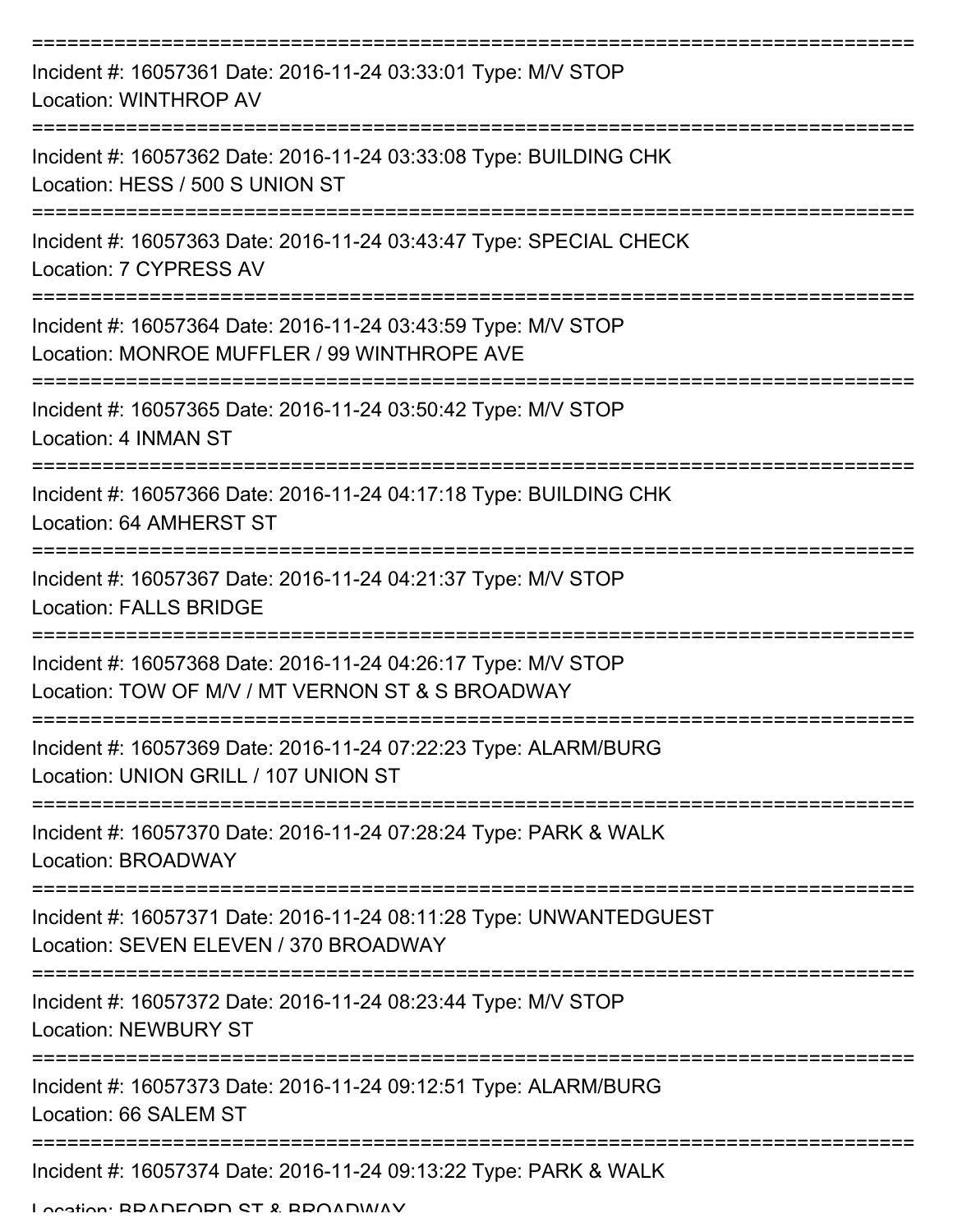| Incident #: 16057375 Date: 2016-11-24 09:28:27 Type: MISSING PERS<br>Location: 27 BROOK ST #1                             |
|---------------------------------------------------------------------------------------------------------------------------|
| Incident #: 16057376 Date: 2016-11-24 09:41:15 Type: SPECIAL CHECK<br>Location: 64 AMHERST ST                             |
| Incident #: 16057377 Date: 2016-11-24 09:58:13 Type: ALARM/BURG<br>Location: 64 AMHERST ST                                |
| Incident #: 16057378 Date: 2016-11-24 09:58:22 Type: PARK & WALK<br>Location: BRADFORD ST & BROADWAY<br>================= |
| Incident #: 16057379 Date: 2016-11-24 10:06:28 Type: M/V STOP<br>Location: BROADWAY & METHUEN ST                          |
| Incident #: 16057380 Date: 2016-11-24 10:11:49 Type: M/V STOP<br>Location: 351 BROADWAY<br>=====================          |
| Incident #: 16057381 Date: 2016-11-24 10:11:57 Type: NOISE ORD<br>Location: 3 RESERVOIR TER                               |
| Incident #: 16057382 Date: 2016-11-24 10:17:01 Type: M/V STOP<br>Location: TREMONT ST & WEST ST                           |
| Incident #: 16057383 Date: 2016-11-24 10:20:07 Type: HIT & RUN M/V<br>Location: DEMOULAS MARKET / 700 ESSEX ST            |
| Incident #: 16057385 Date: 2016-11-24 10:34:17 Type: ALARM/BURG<br>Location: COMMONWEALTH MOTORS / 1 COMMONWEALTH DR      |
| Incident #: 16057384 Date: 2016-11-24 10:34:36 Type: M/V STOP<br>Location: GILBERT ST & S BROADWAY                        |
| Incident #: 16057386 Date: 2016-11-24 10:38:27 Type: M/V STOP<br>Location: 18 HANCOCK ST                                  |
| Incident #: 16057387 Date: 2016-11-24 10:39:06 Type: M/V STOP<br>Location: CHICKERING ST & WINTHROP AV                    |
| Incident #: 16057388 Date: 2016-11-24 10:40:23 Type: M/V STOP<br>Location: GILBERT ST & S BROADWAY                        |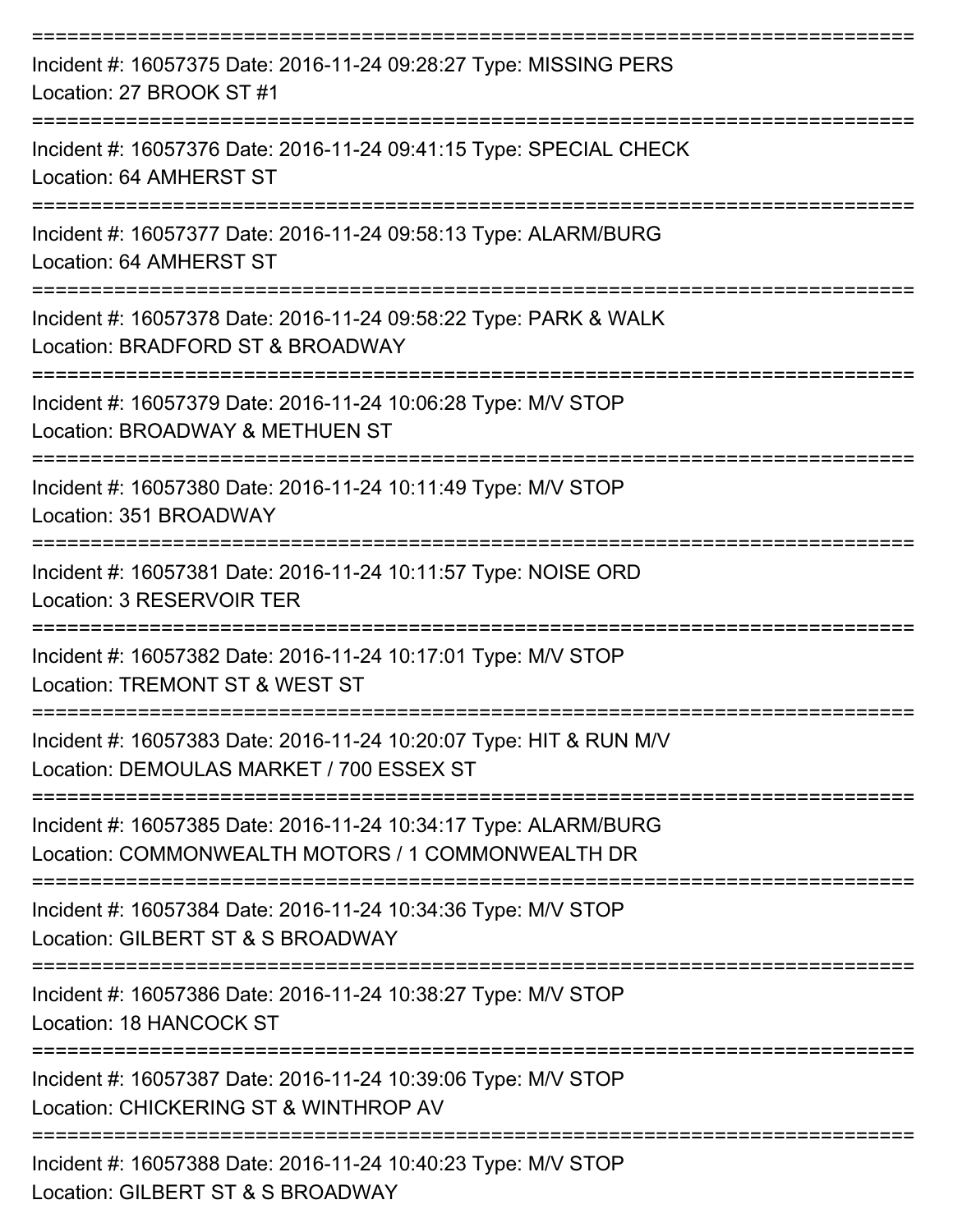| Incident #: 16057389 Date: 2016-11-24 10:41:14 Type: TRESPASSING<br>Location: 270 CANAL ST                    |
|---------------------------------------------------------------------------------------------------------------|
| Incident #: 16057390 Date: 2016-11-24 10:41:55 Type: M/V STOP<br>Location: CHICKERING ST & WINTHROP AV        |
| Incident #: 16057391 Date: 2016-11-24 10:45:37 Type: M/V STOP<br>Location: MT VERNON PARK / null              |
| Incident #: 16057392 Date: 2016-11-24 10:51:17 Type: SPECIAL CHECK<br>Location: 64 AMHERST ST                 |
| Incident #: 16057393 Date: 2016-11-24 10:53:17 Type: SPECIAL CHECK<br>Location: 7 CYPRESS AV                  |
| Incident #: 16057394 Date: 2016-11-24 11:03:37 Type: UNWANTEDGUEST<br>Location: 600 BROADWAY #223             |
| Incident #: 16057395 Date: 2016-11-24 11:04:32 Type: PARK & WALK<br>Location: BRADFORD ST & BROADWAY          |
| Incident #: 16057396 Date: 2016-11-24 11:17:18 Type: AUTO ACC/PI<br>Location: BLANCHARD ST & SALEM ST         |
| Incident #: 16057397 Date: 2016-11-24 11:18:33 Type: GENERAL SERV<br>Location: 41 THORNTON ST                 |
| Incident #: 16057398 Date: 2016-11-24 11:25:01 Type: TRESPASSING<br>Location: SAM'S FOOD STORE / 389 BROADWAY |
| Incident #: 16057399 Date: 2016-11-24 11:43:32 Type: M/V STOP<br>Location: AMES ST & LOWELL ST                |
| Incident #: 16057400 Date: 2016-11-24 11:45:00 Type: M/V STOP<br>Location: 32 LAWRENCE ST                     |
| Incident #: 16057401 Date: 2016-11-24 11:50:48 Type: M/V STOP<br>Location: 55 FRANKLIN ST                     |
| Incident #: 16057402 Date: 2016-11-24 11:51:04 Type: DISTURBANCE<br>Location: 183 PARKER ST FL 3RD            |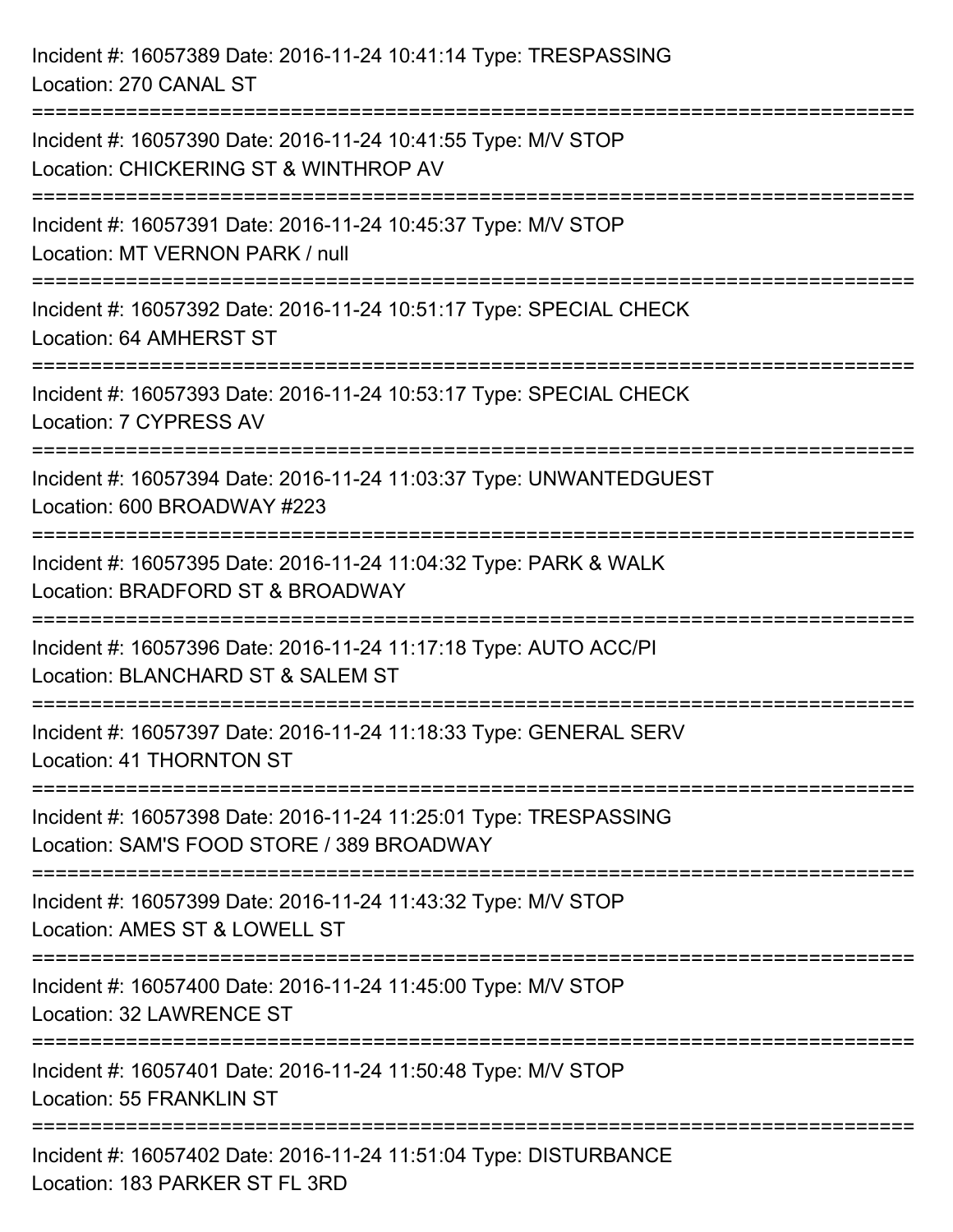| Incident #: 16057403 Date: 2016-11-24 11:57:52 Type: M/V STOP<br>Location: TREMONT ST & WEST ST                                                     |
|-----------------------------------------------------------------------------------------------------------------------------------------------------|
| :========================<br>Incident #: 16057404 Date: 2016-11-24 12:25:29 Type: MEDIC SUPPORT<br>Location: 11 CUSTER ST FL 2                      |
| Incident #: 16057405 Date: 2016-11-24 12:29:13 Type: RECOV/STOL/MV<br>Location: BROTHERS PIZZA / 145 LAWRENCE ST<br>;============================== |
| Incident #: 16057406 Date: 2016-11-24 12:35:51 Type: MAL DAMAGE<br>Location: LA ESQUINITA / 1 TRENTON ST                                            |
| Incident #: 16057407 Date: 2016-11-24 12:36:43 Type: SUS PERS/MV<br><b>Location: EVERETT ST</b>                                                     |
| Incident #: 16057408 Date: 2016-11-24 12:38:02 Type: CK WELL BEING<br>Location: 433 BROADWAY                                                        |
| Incident #: 16057409 Date: 2016-11-24 13:12:01 Type: SPECIAL CHECK<br>Location: 64 AMHERST ST                                                       |
| Incident #: 16057410 Date: 2016-11-24 13:15:33 Type: RECOV/STOL/MV<br>Location: 531 HAVERHILL ST                                                    |
| Incident #: 16057411 Date: 2016-11-24 13:22:12 Type: HIT & RUN M/V<br>Location: 32 HAWLEY ST                                                        |
| Incident #: 16057412 Date: 2016-11-24 13:29:01 Type: ALARM/BURG<br>Location: DEMOULAS MARKET / 700 ESSEX ST                                         |
| Incident #: 16057413 Date: 2016-11-24 13:35:45 Type: ALARM/BURG<br>Location: EBLEN FASHION / 490 ESSEX ST                                           |
| Incident #: 16057414 Date: 2016-11-24 13:40:57 Type: M/V STOP<br>Location: 640 ESSEX ST                                                             |
| Incident #: 16057415 Date: 2016-11-24 13:47:42 Type: A&B PAST<br>Location: ELM ST & NEWBURY ST                                                      |
| Incident #: 16057416 Date: 2016-11-24 14:04:06 Type: UNWANTEDGUEST<br>Location: 74 HAWLEY ST FL 3RD                                                 |

===========================================================================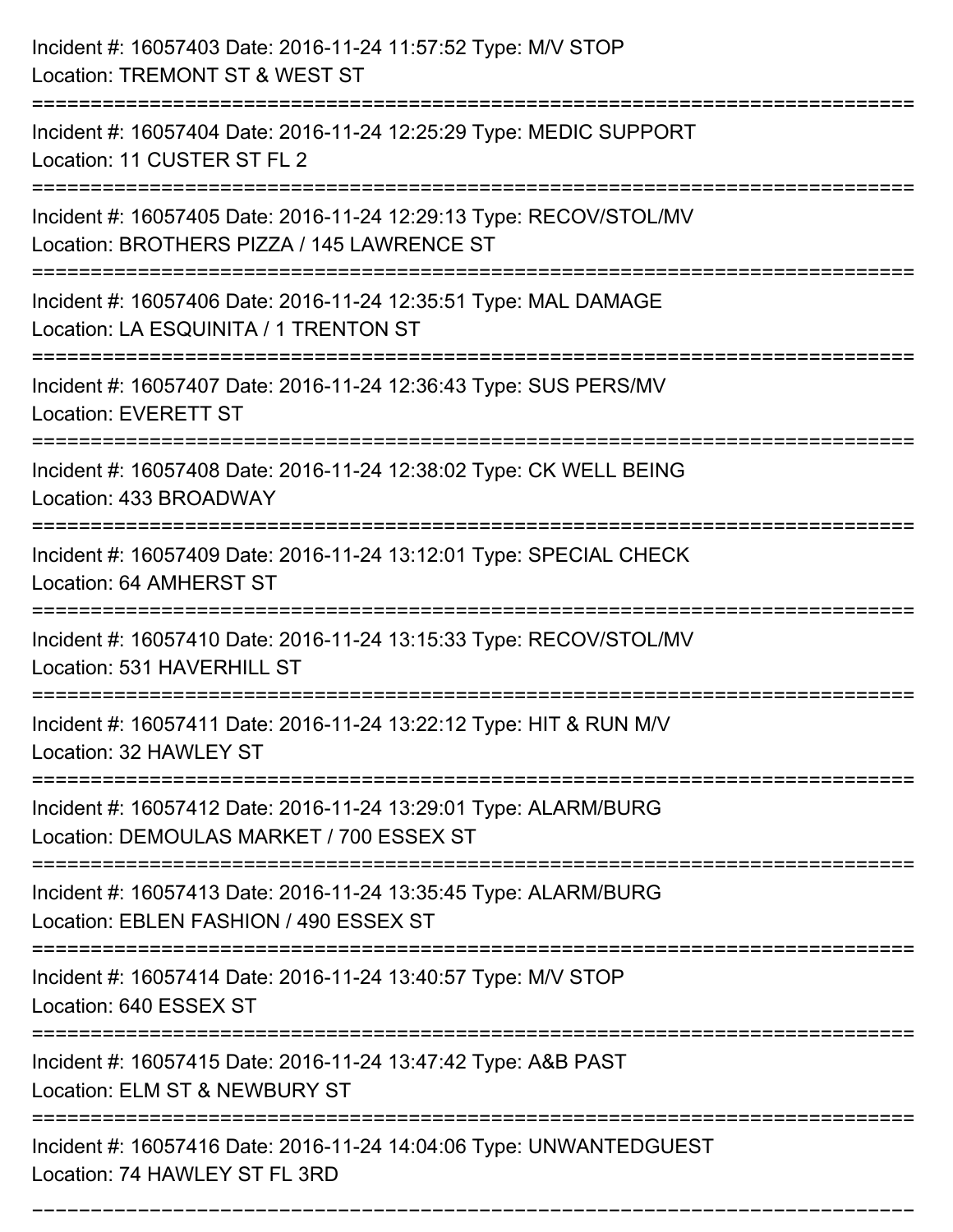| Incident #: 16057417 Date: 2016-11-24 14:13:06 Type: ALARM/BURG<br>Location: LAWRENCE FAMILY DEVELOPMENT / 34 WEST ST                                     |
|-----------------------------------------------------------------------------------------------------------------------------------------------------------|
| Incident #: 16057418 Date: 2016-11-24 14:32:52 Type: SPECIAL CHECK<br>Location: 64 AMHERST ST                                                             |
| Incident #: 16057419 Date: 2016-11-24 14:48:04 Type: CK WELL BEING<br>Location: 195 WATER ST                                                              |
| Incident #: 16057420 Date: 2016-11-24 14:53:38 Type: M/V STOP<br>Location: HAMPSHIRE ST & LOWELL ST                                                       |
| Incident #: 16057421 Date: 2016-11-24 14:57:38 Type: M/V STOP<br>Location: AMESBURY ST & COMMON ST<br>:=====================                              |
| Incident #: 16057422 Date: 2016-11-24 15:00:08 Type: DISORDERLY<br>Location: KENDALL ST & KING ST                                                         |
| Incident #: 16057423 Date: 2016-11-24 15:06:51 Type: LOST PROPERTY<br>Location: MCDONALDS / 50 BROADWAY                                                   |
| Incident #: 16057424 Date: 2016-11-24 15:24:58 Type: MEDIC SUPPORT<br>Location: 97.5 RAILROAD ST                                                          |
| Incident #: 16057425 Date: 2016-11-24 15:34:18 Type: HIT & RUN M/V<br>Location: DEMOULAS MARKET / 700 ESSEX ST                                            |
| Incident #: 16057426 Date: 2016-11-24 15:36:51 Type: INVEST CONT<br>Location: 136 ELM ST                                                                  |
| =====================================<br>Incident #: 16057427 Date: 2016-11-24 15:51:22 Type: B&E/MV/PAST<br>Location: BLOCKBUSTER VIDEO / 67 WINTHROP AV |
| Incident #: 16057428 Date: 2016-11-24 15:58:04 Type: M/V STOP<br>Location: BROADWAY & TREMONT ST                                                          |
| Incident #: 16057429 Date: 2016-11-24 15:58:44 Type: M/V STOP<br>Location: ANDOVER ST & CARLETON ST                                                       |
| Incident #: 16057431 Date: 2016-11-24 15:58:56 Type: DRUG VIO<br>Location: 11 DIAMOND ST                                                                  |
|                                                                                                                                                           |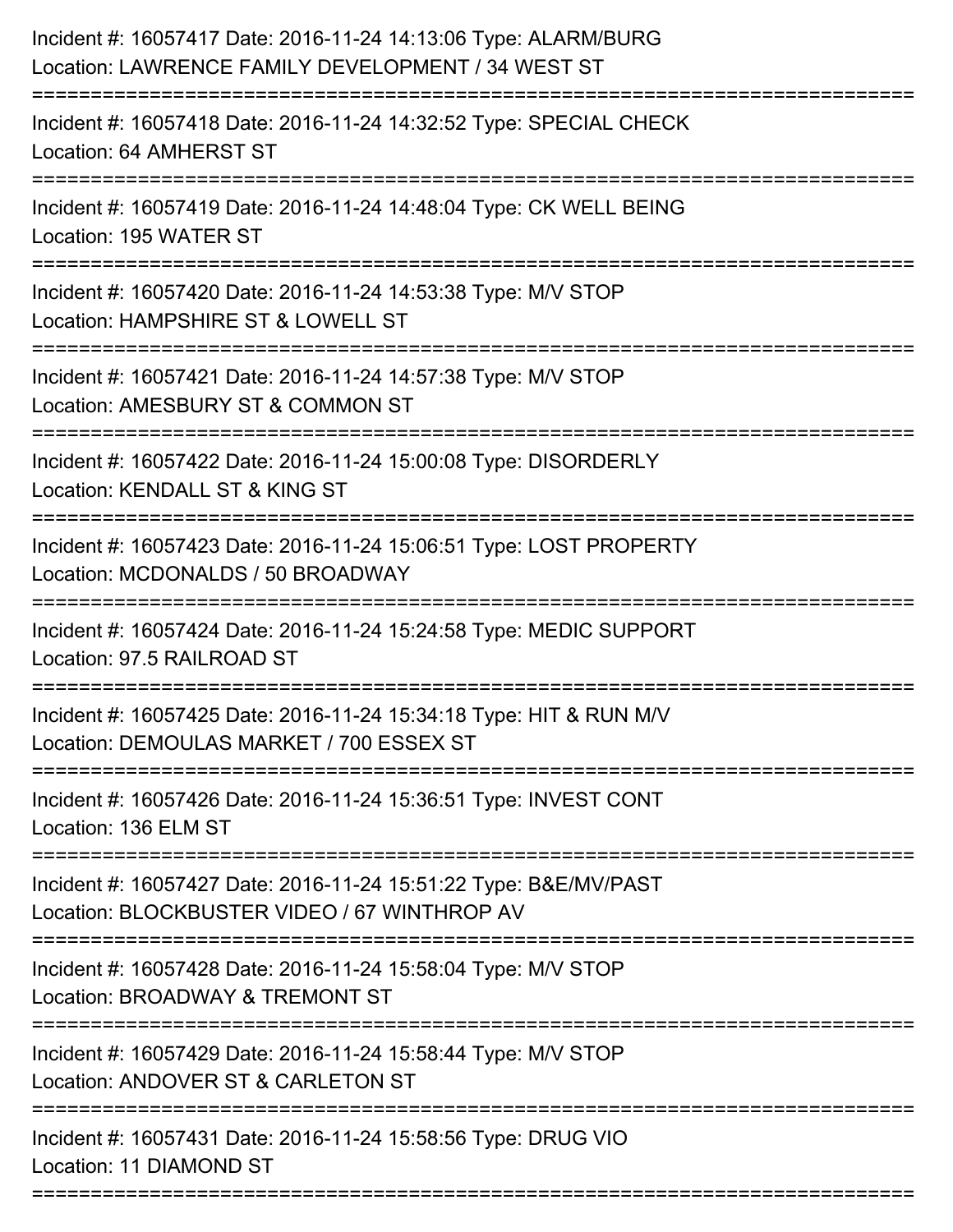Location: 107 NEWTON ST FL 2

| Incident #: 16057432 Date: 2016-11-24 16:12:08 Type: M/V STOP<br>Location: CENTRAL BRIDGE / 0 MERRIMACK ST |
|------------------------------------------------------------------------------------------------------------|
| Incident #: 16057433 Date: 2016-11-24 16:19:14 Type: UNWANTEDGUEST<br>Location: 370 BROADWAY               |
| Incident #: 16057434 Date: 2016-11-24 16:32:23 Type: CK WELL BEING<br>Location: 134 E HAVERHILL ST FL 1    |
| Incident #: 16057435 Date: 2016-11-24 16:33:43 Type: DOMESTIC/PROG<br>Location: 86 GREENWOOD ST FL 1ST     |
| Incident #: 16057436 Date: 2016-11-24 16:50:44 Type: AUTO ACC/PI<br>Location: ESSEX ST & JACKSON ST        |
| Incident #: 16057437 Date: 2016-11-24 17:14:42 Type: MV/BLOCKING<br>Location: 240 LAWRENCE ST              |
| Incident #: 16057438 Date: 2016-11-24 17:15:21 Type: SPECIAL CHECK<br>Location: 2 SARATOGA ST              |
| Incident #: 16057439 Date: 2016-11-24 17:29:30 Type: STOLEN PROP<br>Location: 673 ESSEX ST                 |
| Incident #: 16057440 Date: 2016-11-24 17:45:01 Type: M/V STOP<br>Location: ALLSTON ST & HIGH ST            |
| Incident #: 16057441 Date: 2016-11-24 17:46:28 Type: M/V STOP<br>Location: HAVERHILL ST & MARGIN ST        |
| Incident #: 16057442 Date: 2016-11-24 17:47:49 Type: M/V STOP<br>Location: GENERAL ST & PROSPECT ST        |
| Incident #: 16057443 Date: 2016-11-24 17:50:49 Type: M/V STOP<br>Location: PARKER ST & SPRINGFIELD ST      |
| Incident #: 16057444 Date: 2016-11-24 17:52:37 Type: M/V STOP<br>Location: CRESCENT ST & MAY ST            |
|                                                                                                            |

Incident #: 16057445 Date: 2016 11 24 17:53:25 Type: DRUG OVERDOSE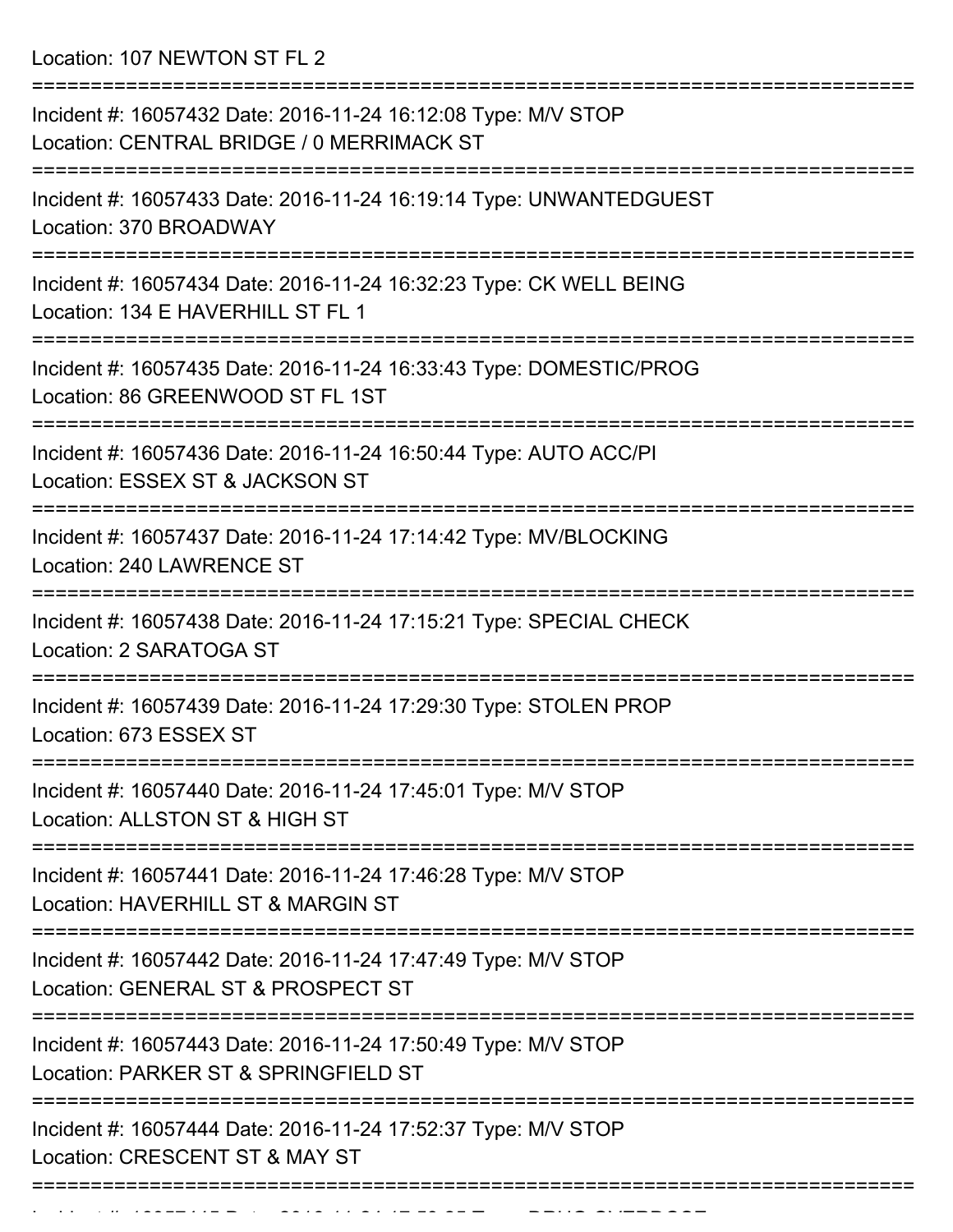Location: 300 HAMPSHIRE ST

| Incident #: 16057446 Date: 2016-11-24 17:56:03 Type: M/V STOP<br>Location: ESSEX ST & JACKSON ST             |
|--------------------------------------------------------------------------------------------------------------|
| Incident #: 16057447 Date: 2016-11-24 17:56:43 Type: M/V STOP<br>Location: DRACUT ST & S BROADWAY            |
| Incident #: 16057448 Date: 2016-11-24 18:12:32 Type: BUILDING CHK<br>Location: GRAINGER / 121 MARSTON ST     |
| Incident #: 16057449 Date: 2016-11-24 18:13:09 Type: AUTO ACC/NO PI<br>Location: 6 OAK ST                    |
| Incident #: 16057450 Date: 2016-11-24 18:14:01 Type: M/V STOP<br>Location: BROADWAY & TREMONT ST             |
| Incident #: 16057451 Date: 2016-11-24 18:14:48 Type: M/V STOP<br>Location: MARKET ST & PARKER ST             |
| Incident #: 16057452 Date: 2016-11-24 18:44:03 Type: LOCKOUT<br>Location: 11 SUMMER ST #N106                 |
| Incident #: 16057455 Date: 2016-11-24 18:56:31 Type: HIT & RUN M/V<br>Location: BRUCE ST & PARK ST           |
| Incident #: 16057453 Date: 2016-11-24 18:57:58 Type: M/V STOP<br>Location: FULTON ST & HAVERHILL ST          |
| Incident #: 16057454 Date: 2016-11-24 18:58:42 Type: AUTO ACC/NO PI<br>Location: E HAVERHILL ST & MARSTON ST |
| Incident #: 16057456 Date: 2016-11-24 19:08:02 Type: AUTO ACC/NO PI<br>Location: BOXFORD ST & PHILLIPS ST    |
| Incident #: 16057457 Date: 2016-11-24 20:07:54 Type: M/V STOP<br>Location: 25 MARSTON ST                     |
| Incident #: 16057458 Date: 2016-11-24 20:13:36 Type: M/V STOP<br>Location: 26 MAY ST                         |
|                                                                                                              |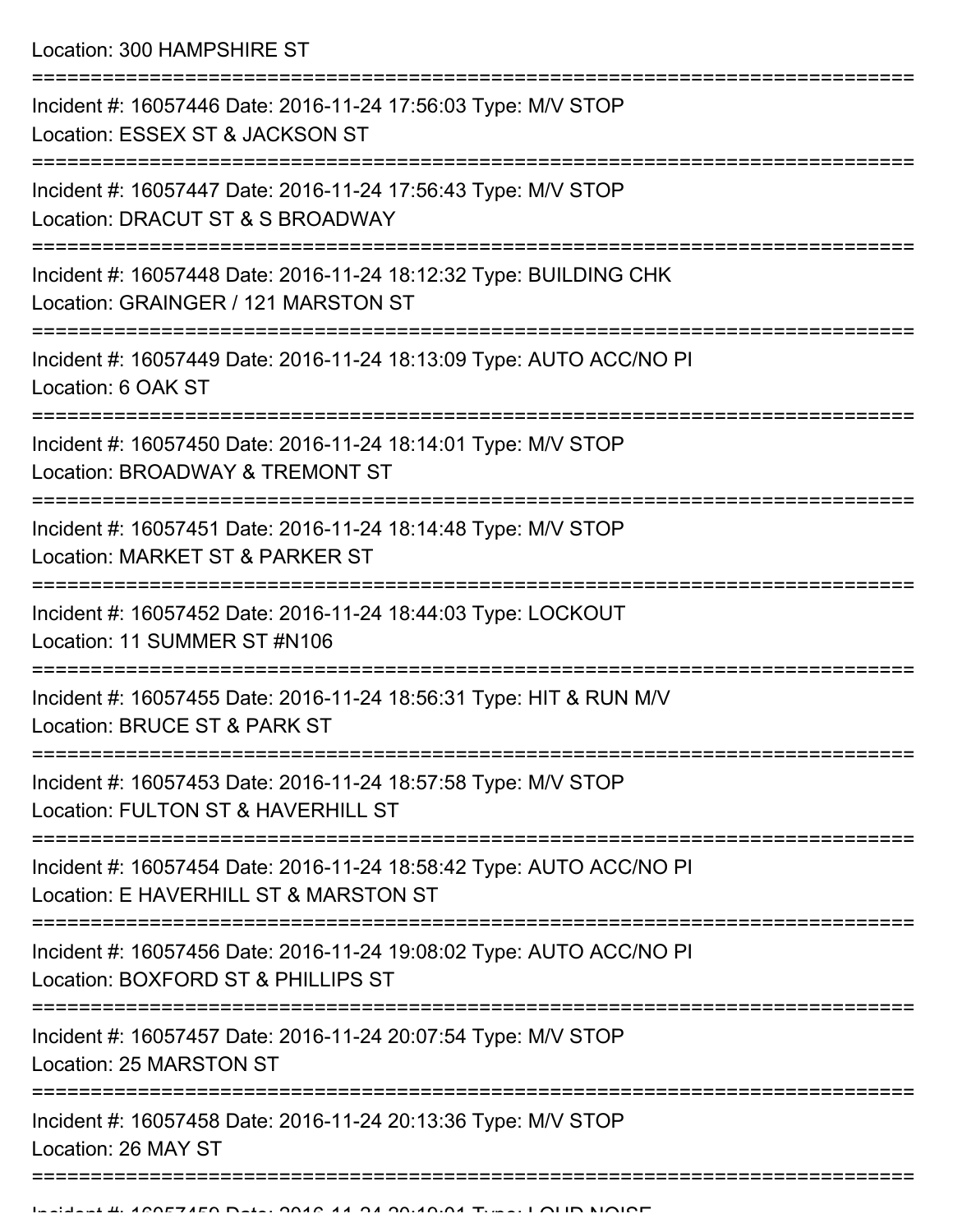| Location: 48 SARATOGA ST #1R                                                                         |
|------------------------------------------------------------------------------------------------------|
| Incident #: 16057460 Date: 2016-11-24 20:27:43 Type: M/V STOP<br>Location: BROADWAY & ESSEX ST       |
| Incident #: 16057461 Date: 2016-11-24 20:33:16 Type: EXTRA SURVEIL<br>Location: 64 AMHERST ST        |
| Incident #: 16057462 Date: 2016-11-24 20:39:28 Type: M/V STOP<br>Location: AMES ST & ESSEX ST        |
| Incident #: 16057463 Date: 2016-11-24 20:41:11 Type: ALARM/BURG<br>Location: 91 GLENN ST             |
| Incident #: 16057464 Date: 2016-11-24 20:42:48 Type: M/V STOP<br>Location: BROADWAY & CROSS ST       |
| Incident #: 16057465 Date: 2016-11-24 21:08:21 Type: MV/BLOCKING<br>Location: 26 ATKINSON ST         |
| Incident #: 16057466 Date: 2016-11-24 21:12:03 Type: CK WELL BEING<br>Location: 102 GREENWOOD ST     |
| Incident #: 16057467 Date: 2016-11-24 21:20:19 Type: UNKNOWN PROB<br>Location: 305 HAMPSHIRE ST FL 1 |
| Incident #: 16057468 Date: 2016-11-24 21:28:47 Type: MEDIC SUPPORT<br>Location: 4 SAUNDERS ST FL 2   |
| Incident #: 16057469 Date: 2016-11-24 21:29:01 Type: ARSON/ATTEMPT<br>Location: 55 JUNIPER ST FL 3   |
| Incident #: 16057470 Date: 2016-11-24 21:44:08 Type: DISTURBANCE<br>Location: 482 LOWELL ST          |
| Incident #: 16057471 Date: 2016-11-24 21:52:10 Type: NEIGHBOR PROB<br>Location: 7 EASTON ST          |
| Incident #: 16057472 Date: 2016-11-24 21:53:57 Type: NOISE ORD<br>Location: 51 1/2 PORTLAND ST FL 1  |
|                                                                                                      |

Incident #: 16057473 Date: 2016-11-24 22:09:00 Type: NOISE ORD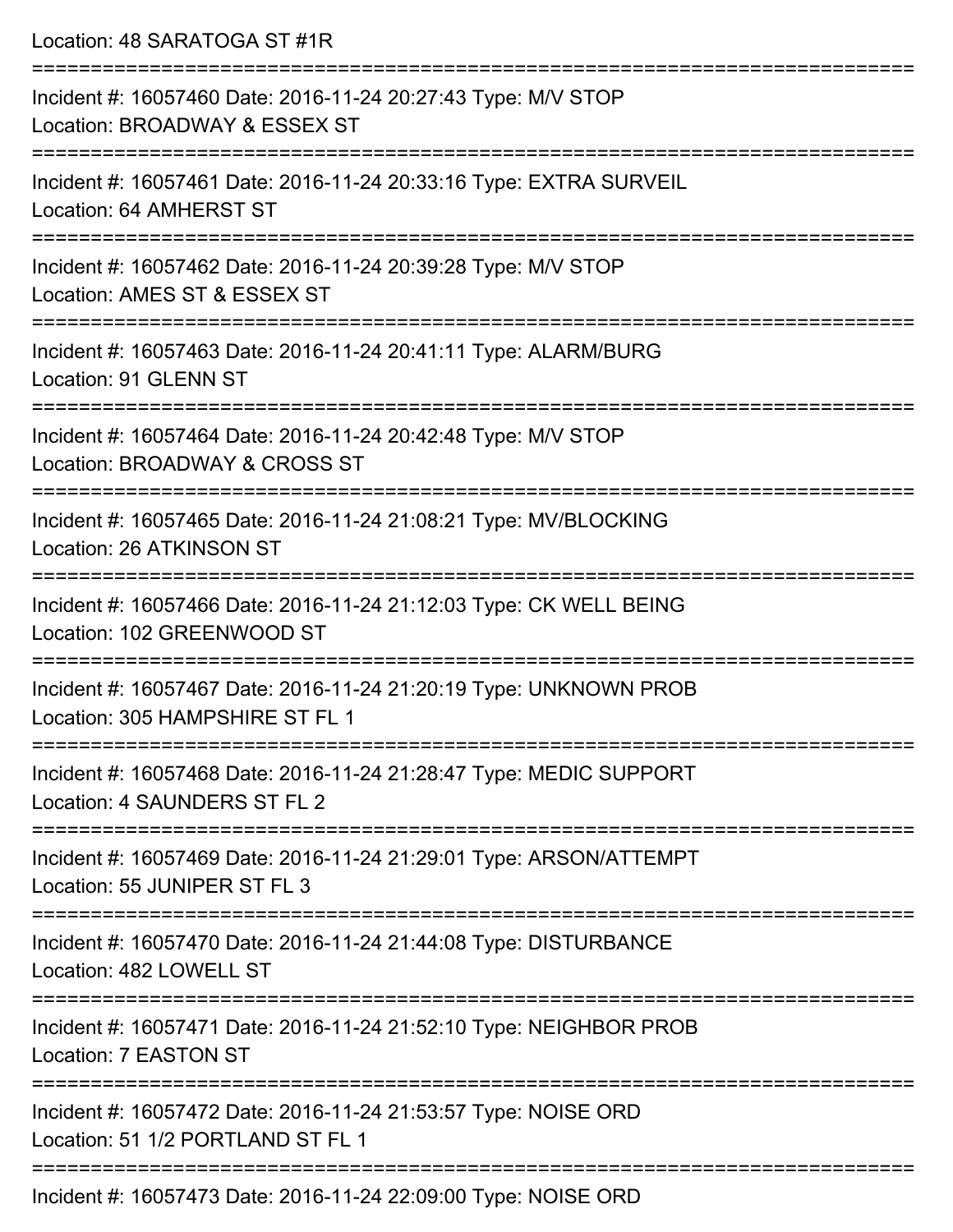| Incident #: 16057474 Date: 2016-11-24 22:13:06 Type: NOISE ORD<br>Location: 143 MYRTLE ST FL 2                                      |
|-------------------------------------------------------------------------------------------------------------------------------------|
| Incident #: 16057475 Date: 2016-11-24 22:14:34 Type: NEIGHBOR PROB<br>Location: 2 MUSEUM SQ #1105                                   |
| Incident #: 16057476 Date: 2016-11-24 22:25:09 Type: GENERAL SERV<br>Location: 87 SHAWSHEEN RD                                      |
| Incident #: 16057477 Date: 2016-11-24 22:41:35 Type: NOISE ORD<br>Location: 256 ESSEX ST #304                                       |
| Incident #: 16057479 Date: 2016-11-24 22:41:40 Type: DISTURBANCE<br>Location: 77 S UNION ST #205                                    |
| Incident #: 16057478 Date: 2016-11-24 22:43:18 Type: NOISE ORD<br>Location: 6 BROOK ST                                              |
| Incident #: 16057480 Date: 2016-11-24 22:43:40 Type: NOISE ORD<br>Location: JAMES ST & MT VERNON ST                                 |
| Incident #: 16057481 Date: 2016-11-24 22:57:31 Type: NOISE ORD<br>Location: 48 SARATOGA ST                                          |
| Incident #: 16057482 Date: 2016-11-24 23:04:33 Type: ASSIST FIRE<br>Location: 11 W KENNETH ST                                       |
| Incident #: 16057483 Date: 2016-11-24 23:08:45 Type: NOISE ORD<br>Location: 52 HOWARD ST                                            |
| Incident #: 16057484 Date: 2016-11-24 23:10:25 Type: DISTURBANCE<br>Location: 67 NEWTON ST #5<br>================================== |
| Incident #: 16057485 Date: 2016-11-24 23:14:40 Type: NOISE ORD<br>Location: 36 HOBSON ST FL 2                                       |
| Incident #: 16057486 Date: 2016-11-24 23:18:51 Type: NOISE ORD<br>Location: 313 LOWELL ST FL 2                                      |
| Incident #: 16057487 Date: 2016-11-24 23:25:38 Type: NOISE ORD                                                                      |